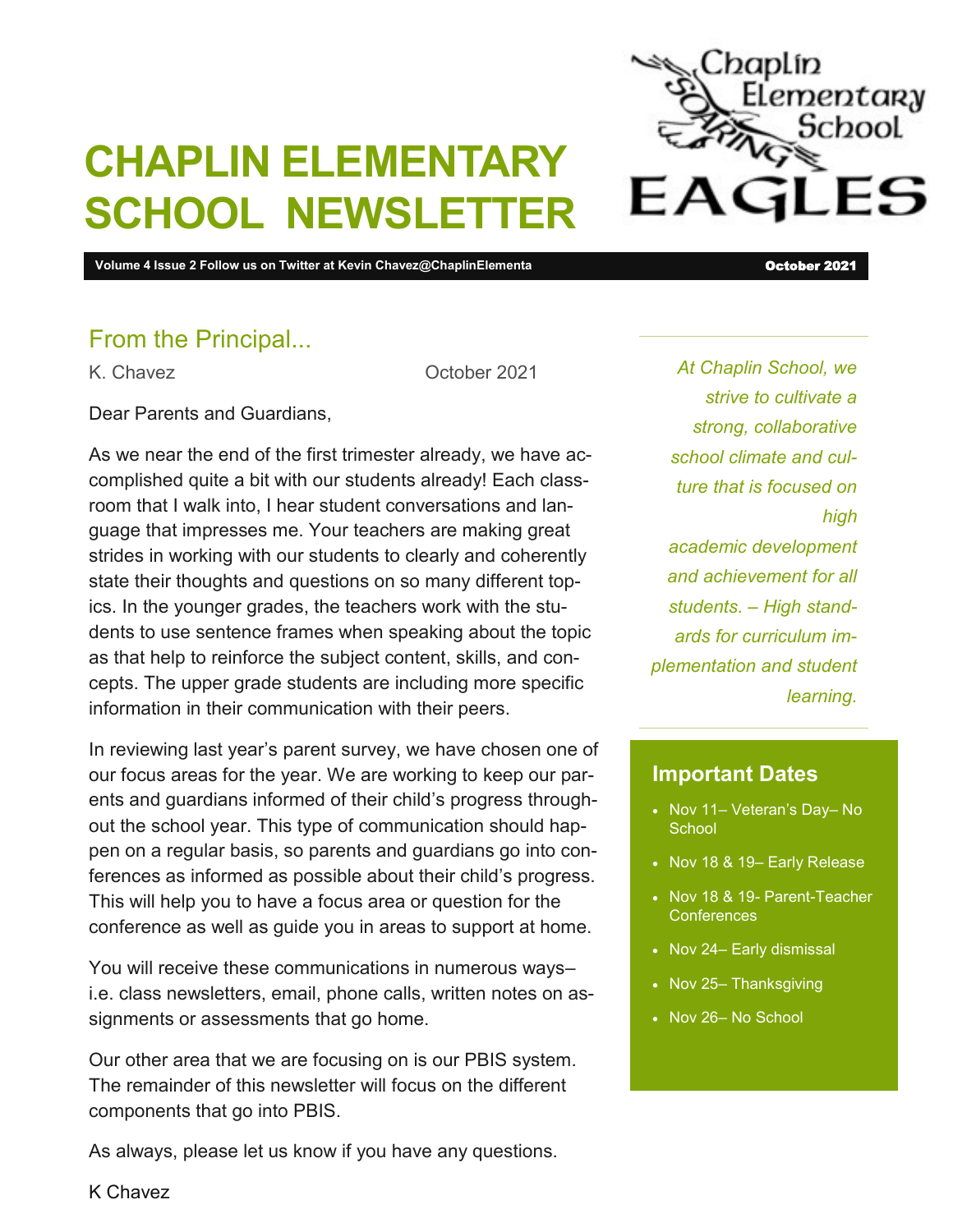## **PBIS Intentions**

What does the acronym even stand for? PBIS stands for "Positive Behavior Interventions and Support." The PBIS program is based upon a philosophy of recognizing the positive contributions our students make to their classrooms, to the lunch wave, to the bus, in short- to any environment in school. The intent of a

*behaviorally-based systems approach* is to enhance the safety and effectiveness of school for all students by improving the link between practices and the environments in which teaching and learning occur. The goal is to improve the schoolwide capacity to teach and support positive behavior, using proactive strategies, for all students by designing and implementing supports to create a positive school environment for students as well as teachers. All people invested within the school act together to achieve a common goal through the collective use of best practices.



As a part of PBIS, teachers, administrators,

and support staff have the responsibility to TEACH positive behavior expectations to our students. This education results in students knowing exactly what is expected of them. The aim is to use the CES *Formula for Success* (*Respect* + *Responsibility + Ready-to-Learn + Re-Thinking)* and a framework of evidencebased behavioral supports and interventions in an integrated curriculum to enhance both the social behavior and academic atmosphere for our diverse body of students throughout the school.

Lessons will take place in a number of ways and in the environment for the particular expectations. For example, teachers will do short lessons about hallway expectations, the staff on lunch duty will discuss restaurant expectations, and teachers will conduct lengthier lessons in the classroom by integrating the humanities and literature into their lessons. Posters or anchor charts have been created for different areas of the building to give the students and staff reminders about the expected behaviors.

#### *Take Care of Yourself; Take Care of Each Other; Take Care of Our School*

As teachers recognized students who exhibit high levels and/or consistent persistence in the classroom, they took note of the students who truly exhibit a desire to work through a struggle no matter the amount of effort they need to put forth. At times, our students feel as though they are not or cannot succeed in the task at hand. When this occurs, teachers take note of the student who displays an open mindset and tries a new strategy. Perseverance is that drive that keeps the student focused on the goal and is the quality most often determines whether or not a person achieves it.

We are happy for our students who demonstrate the idea that success takes hard work!

The recipients for the Perseverance Spirit Sticks in October are: Pre-K– Brooklyn & Jocelyn; K– Alyvia & Paislee; G1 Olivia, Ella, Emmeline,& Antonella; G2 Terralyn; G3– Cararose; G4– Andrew, Isaac, Ernest, & Jahnvi; G5– Emilee, Eli, & Jeffrey; G6– Justinian, Cheyanne, & Jocelyn

Thank you for your grit and stick-to-it-tiveness!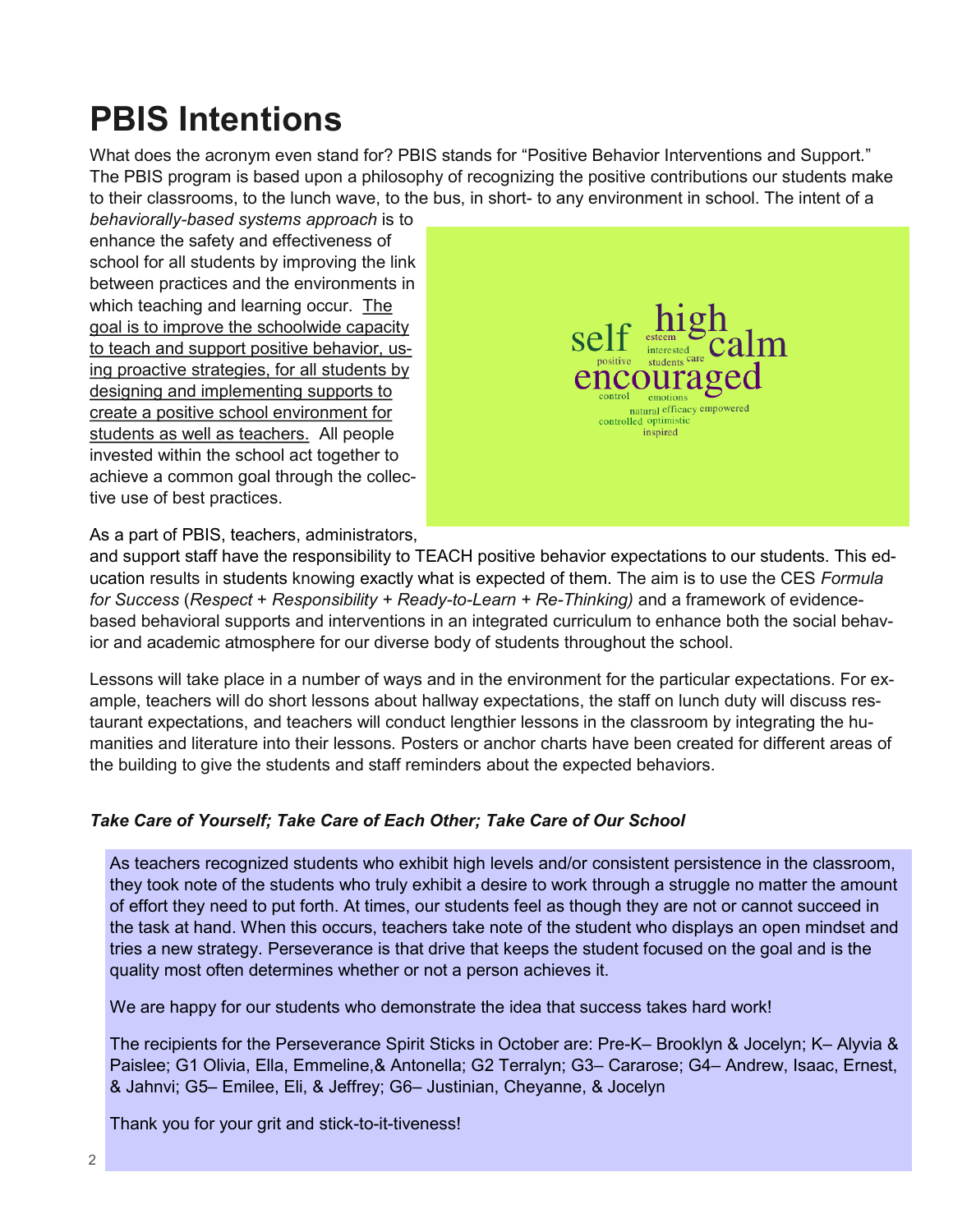### **Shout out!**

**We had a number of volunteers who come to school for the Halloween Trick-or-Treat at CES. Thank you to the following parents:**

**Karen Desciscio, Veronica Bianchi, Crystal Gebhardt, Crystal Rogers, Jennifer Beshaw, Jon** 

**We are so happy to have parents get involved in school events when possible!**

### **Recognition**

School staff, throughout the building, are always on the lookout for students demonstrating Soaring Eagle behaviors in all school settings. As students are seen demonstrating expected and positive behaviors they are acknowledged with a Soaring Eagle ticket. Teachers have an "Eagles Nest" jar in the classroom. Tickets are totaled weekly; based on the school total, a portion of the core value word for the month will be uncovered in the hallway near the office. If the whole word is spelled during the month, there will be a whole school reward (music over the loudspeaker, rolls for a



"graffiti wall"…). Many teachers also use the ticket count for class rewards. We have decided that we will begin to share these successes in the hallway by creating an Eagle's nest in each wing. Every time a class receives a given number of tickets within the week, they will receive an egg, or a feather to place in the nest.

Last month, there was a section in the newsletter about the core value spirit sticks given out monthly. The spirit sticks are collected by the students, and many of them display these on their backpacks. The core value for the month gives the students a focus. Teachers will teach lessons about this characteristic and be on the lookout. Classroom teachers have three sticks for each value. If all sticks are not given out during the month, a student may earn this in the following months.

Children feel a sense of pride and accomplishment when they receive tickets or spirit sticks! Recognizing our students makes a difference.

There will still be occasions in which students need support for the behaviors they exhibit. We apply a restorative justice approach to these behaviors. 77% of kids who responded to a national survey agreed that discipline does improve their behavior because it helps them learn right from wrong, though this opinion takes a slight dip among 9 and 10 year olds (only 73% think discipline is effective). As voiced by one wise 12-year-old female respondent: "I think teaching kids how to act and explaining to them what is right and what is wrong will help them behave better."

We want to teach our kids and help them to realize their behaviors affect others. They take pleasure in being positive!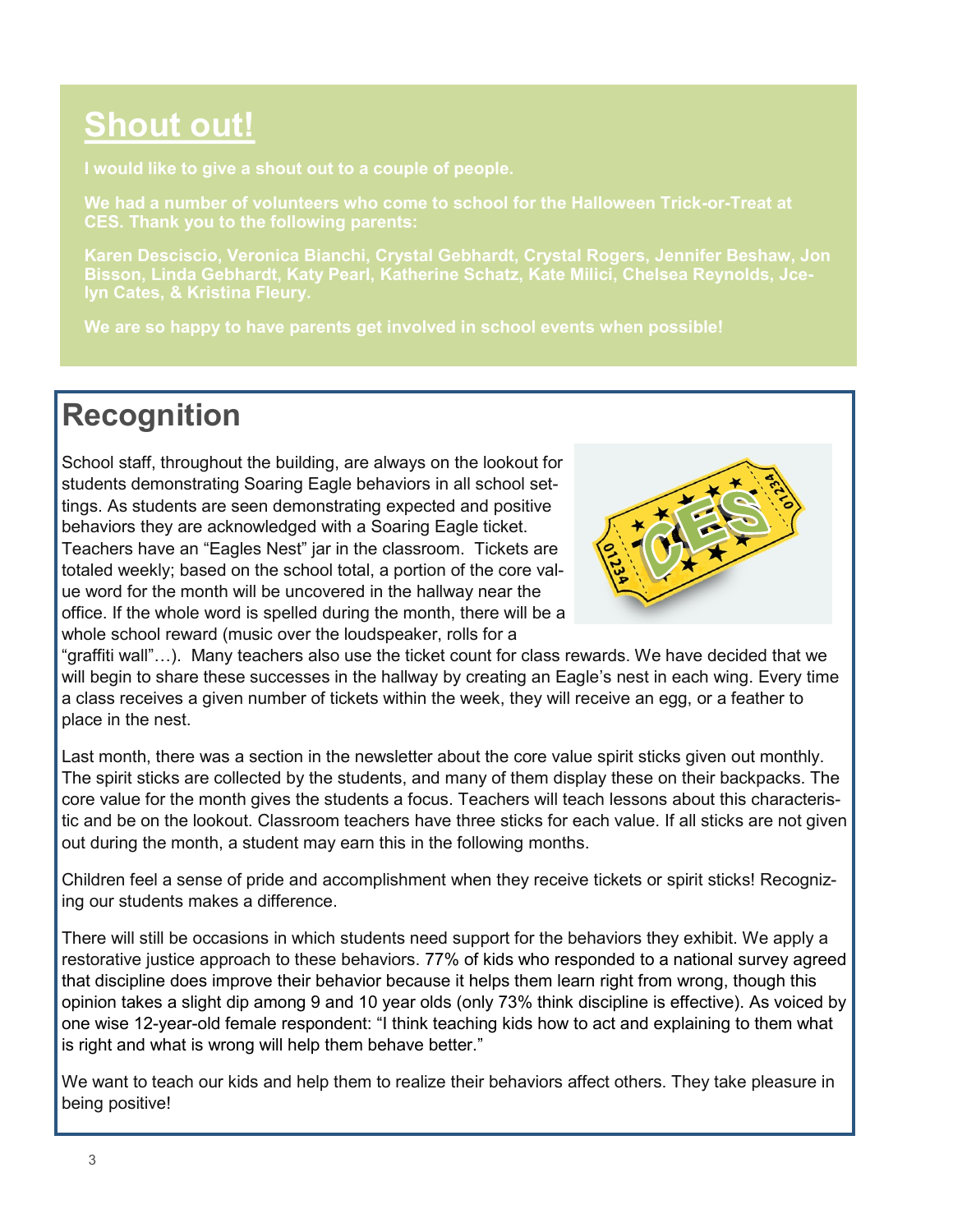

## **Office Referrals**

Teachers at CES will almost always try to handle student discipline before seeking the principal's assistance. Just as we have tiers for academics, we have tiers for behaviors. Tier one behaviors are the behaviors that every teacher expects to encounter during the normal course of a day. These behaviors do not disrupt the teaching learning process for the other students in the class. These behaviors are considered minor in that they are not directed at another person or done intentionally to cause harm. A student might refuse to get started on class work as directed but then moves on to being actively engaged. Teachers will work with the student to reflect on what occurred. A parent may not be contacted at this point because the student works through the "grape-sized" problem.

Tier two behaviors are considered to be done with purpose. They might be the repeated actions of what is normally considered a tier one behavior that the child controls after being made aware of the behavior and talking about strategies to regain control. The behaviors are disruptive to other students through repetition or intensity of the actions. The behaviors are directed at other people and show disrespect and inappropriate actions and/or language. Parents will be contacted for these behaviors in order to make parents aware and for the home and school to work together in order to help the child.

Tier three behaviors will come straight to the principal. These behaviors show aggression/implied violence, inappropriate language directed at another person, bullying/harassment, property destruction, elopement, interrupt or distract others from their work, or other behaviors that jeopardize safety.

We take a restorative justice approach to discipline. Our first concern is the student who was wronged. We need to help the offending student understand how his/her actions affected the victim. We do not ask for an apology because that is a simple solution that may not be heartfelt. The student may offer an apology, but when that happens they are reminded that an apology cannot be believed/trusted for weeks. This is so because that would mean that the student has not repeated the offense or acted against the same person. We want the student to figure out a way to "make it right" for the person who was affected. If a student destroys property, they are responsible for replacing that property. If the student makes a mess, they a responsible for cleaning the mess and may offer to clean the room for additional days to show they truly understand their actions were rude. Any consequences are logical to the situation; for example, if the situation arises during recess, the consequence will take place during recess.

Working together, home and school have enormous effects on the students.